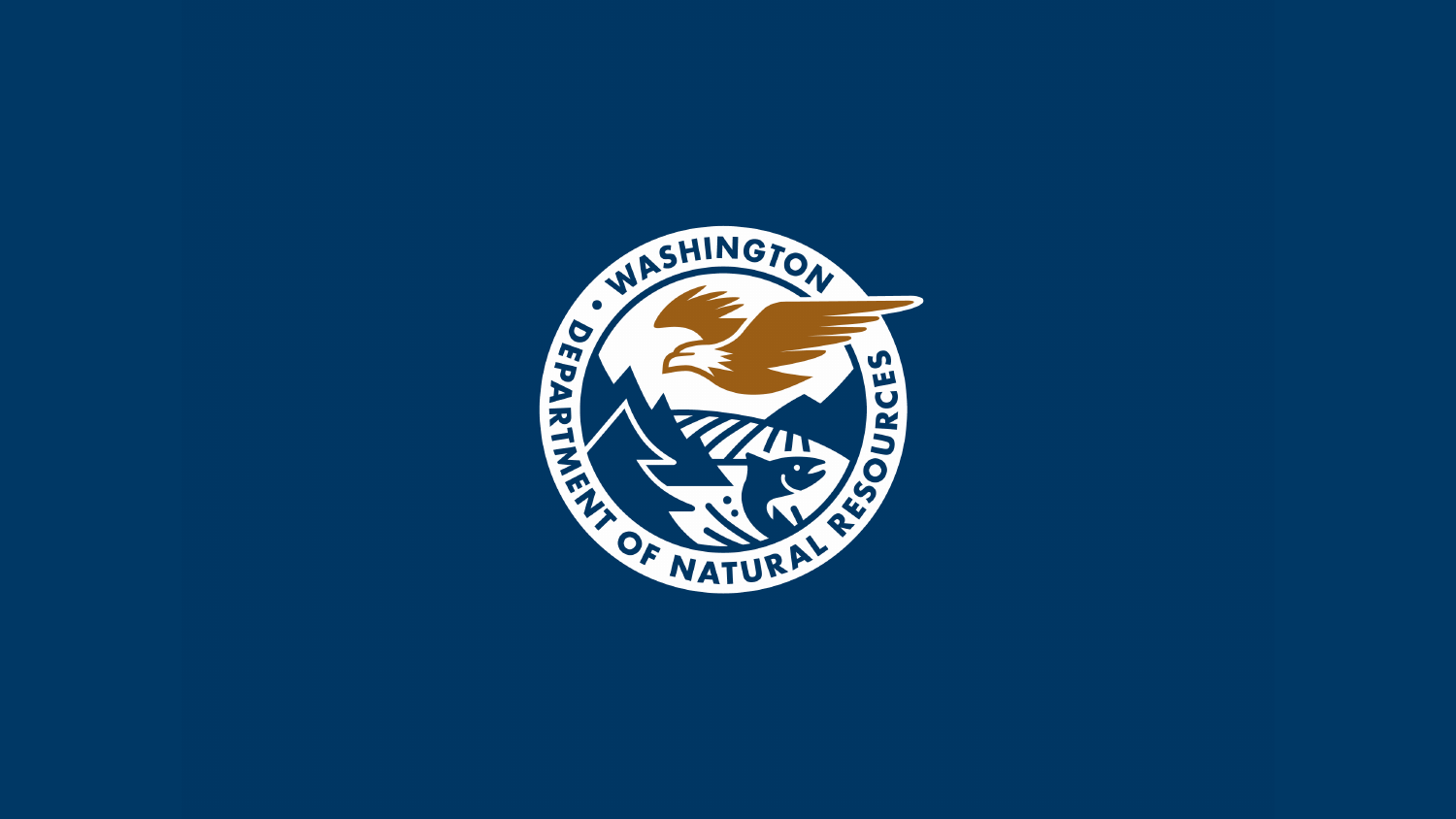# **Board of Natural Resources**

# **Webinar**

### March 1, 2022



dnr.wa.gov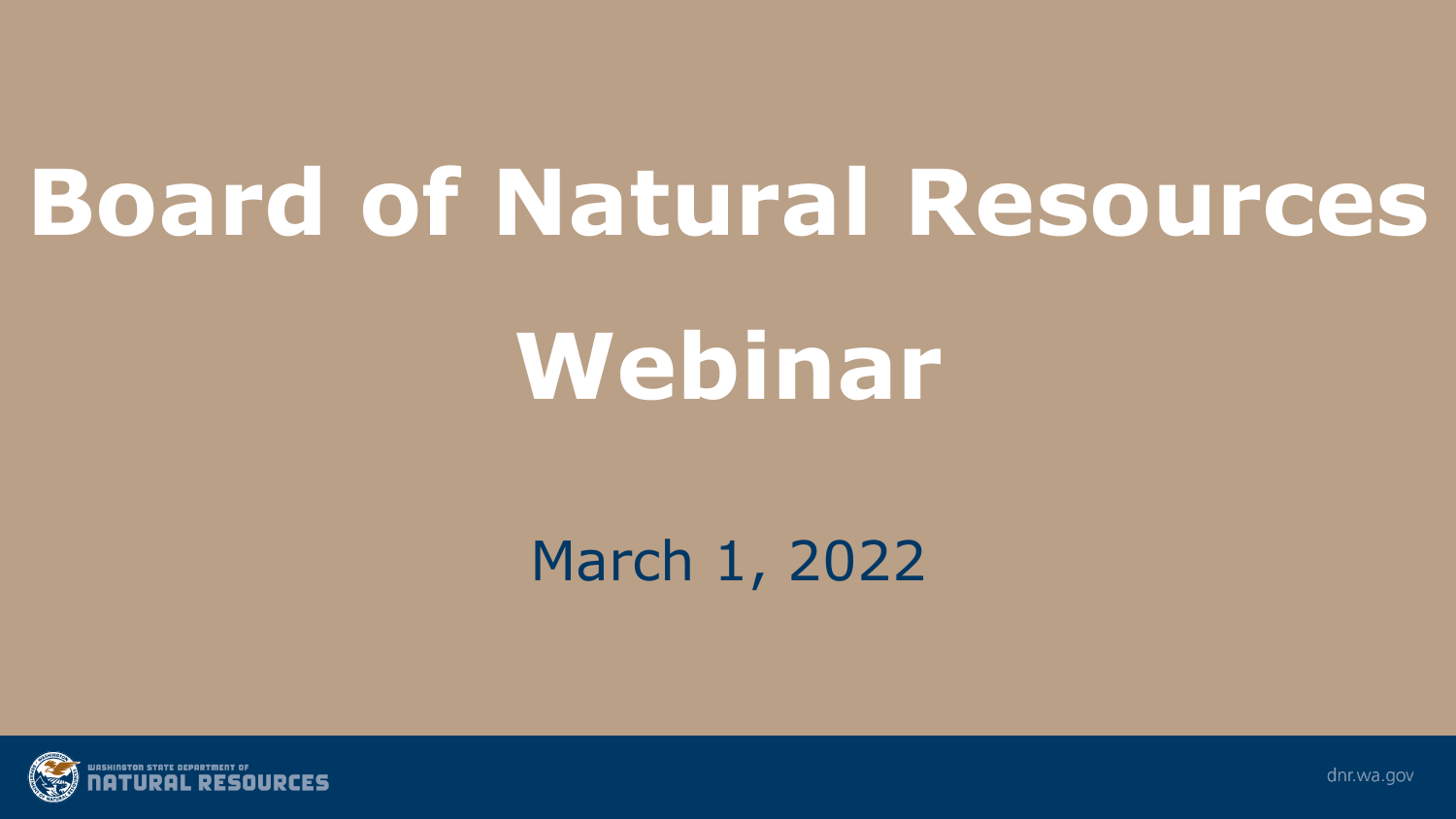## **WEBINAR FORMAT FOR TODAY**

#### **People are attending a variety of ways:**

- On the telephone these attendees are using the LISTEN ONLY option
- On computers and mobile devices these attendees had the opportunity to sign up to SPEAK during the public comment period

### **For those making comments today:**

- If you registered to SPEAK, your name was put on a list
- You will be called on during the public comment period and your microphone will be unmuted at that time
- We ask that you keep your comments to two (2) minutes

#### **For all others, your microphone will be remain muted throughout the meeting**

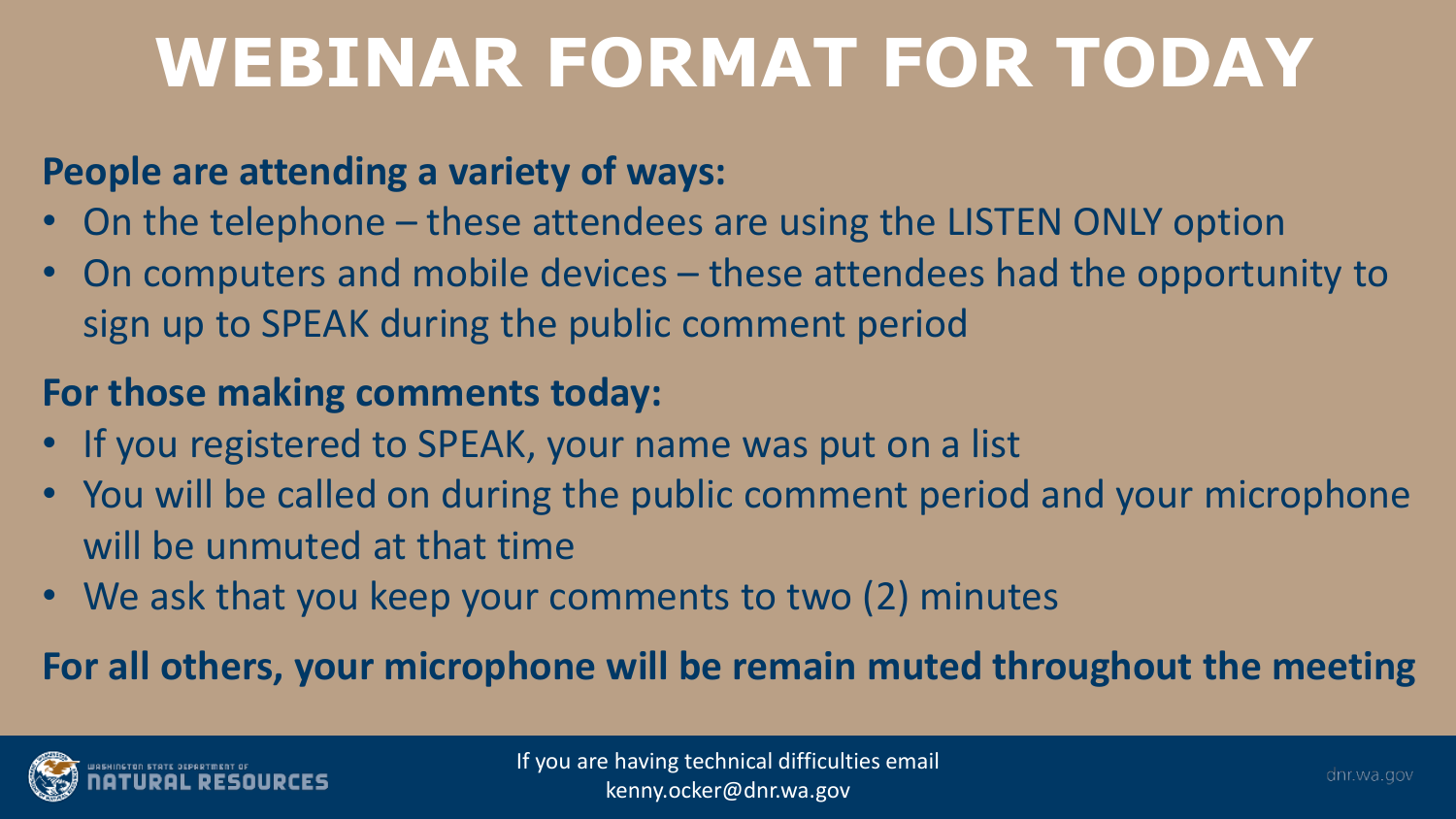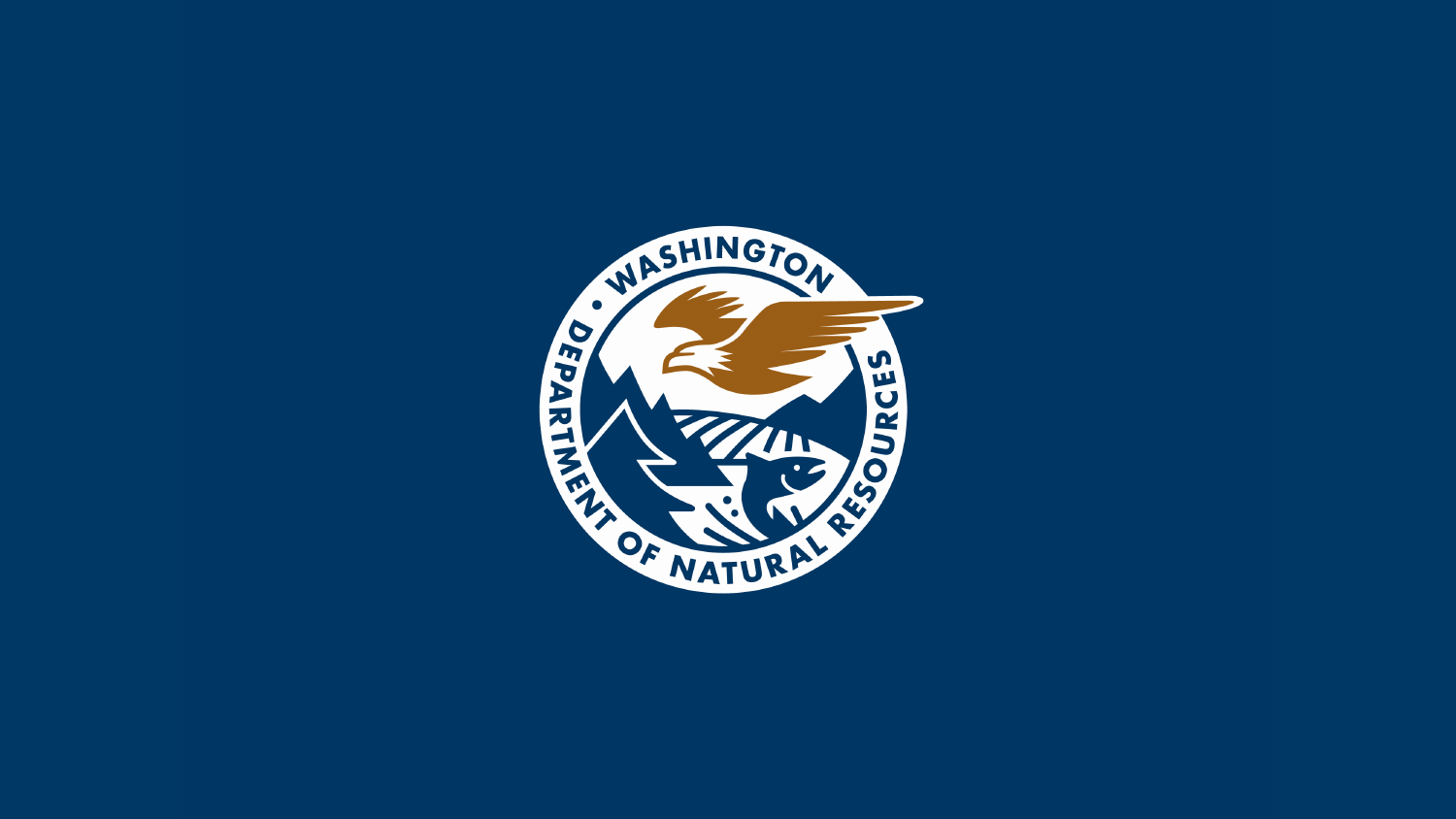# **Board of Natural Resources**

## Product Sales & Leasing Division

## Product Sales Program April 5, 2022



dnr.wa.gov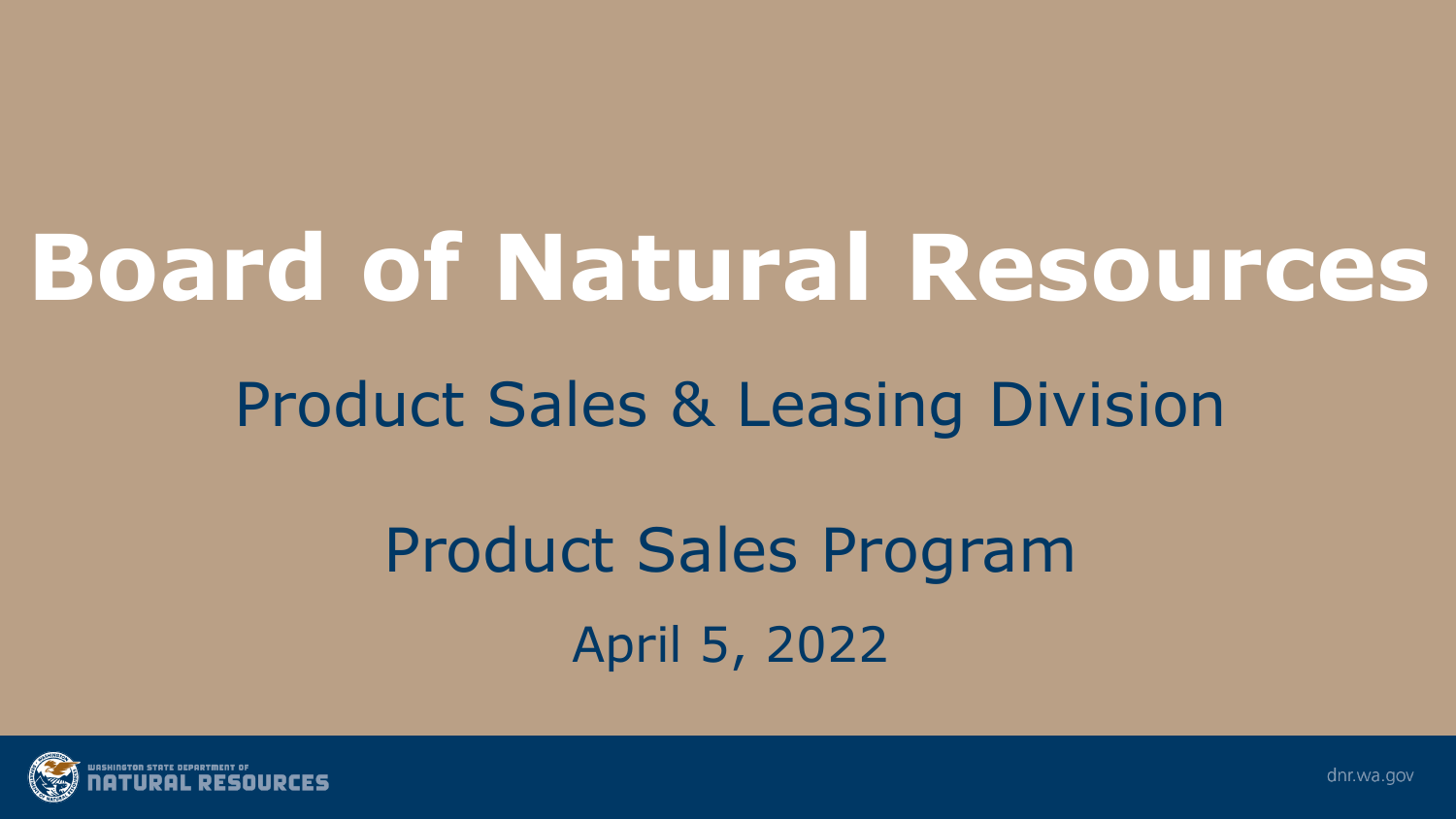

 March 2022 Results Current Proposed Sales (Action Item)

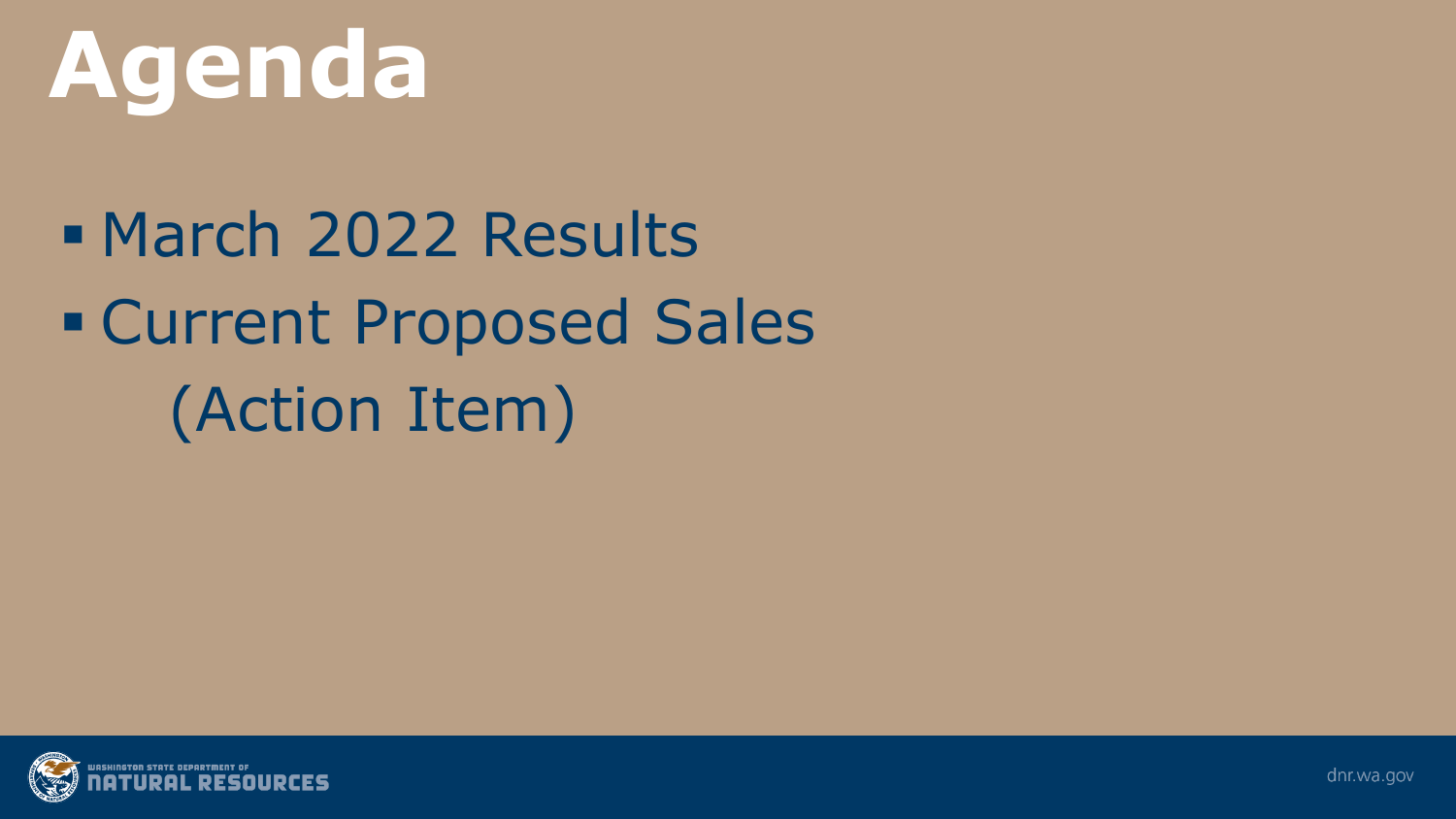*Draft 3/7/22*

# **March 2022 Results**

## **SALES OFFERED**

8 sales 39.7 mmbf \$12.1 million \$306/mbf

### **SALES SOLD**

**x** sales X mmbf \$X million \$X/mbf Avg Bids:X

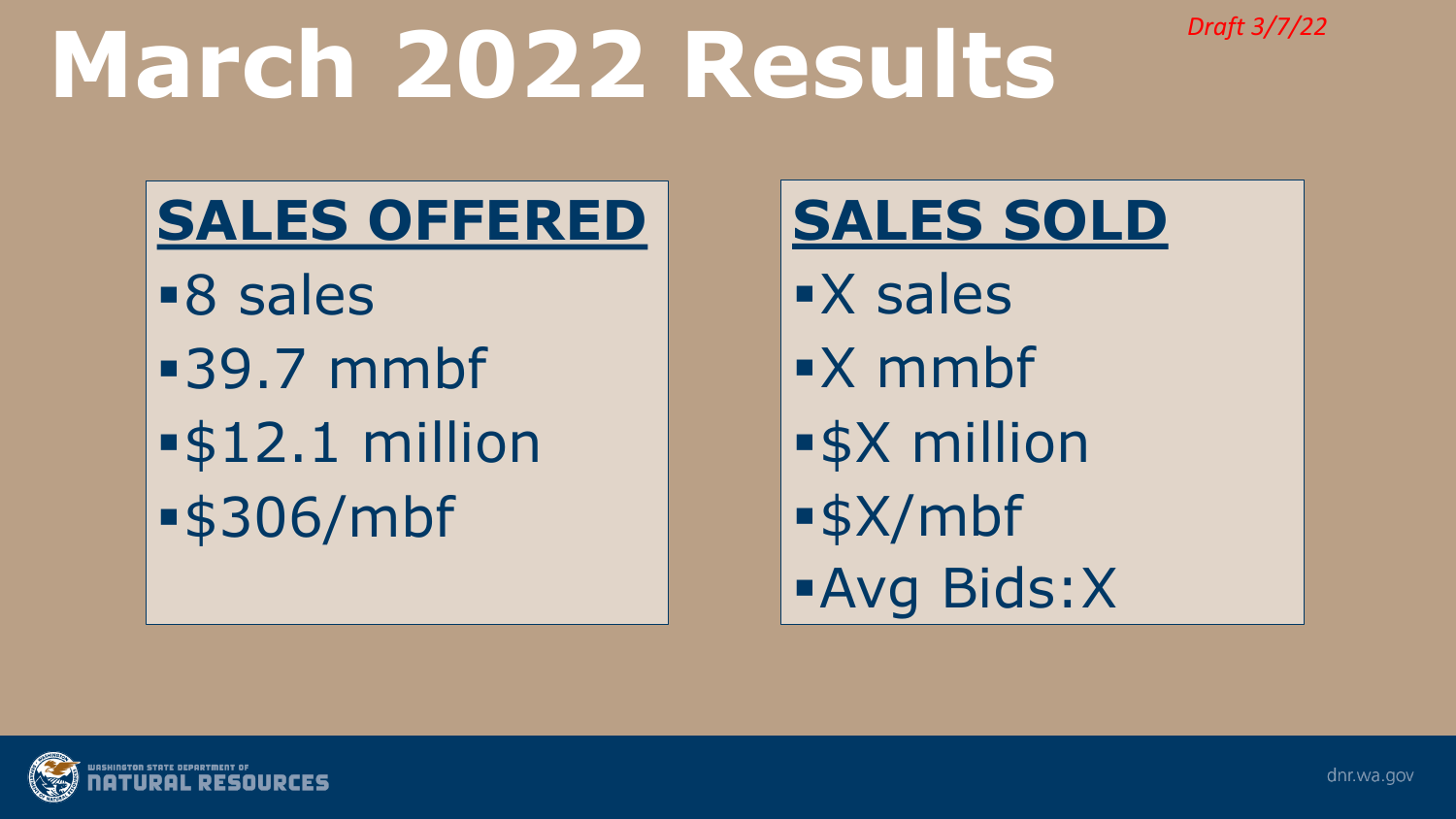## **FY 2022 Volume Update**



*Planned Volumes based on 6-18-2021 internal tracking Sold volumes include FY2022 reoffer volume* 

*Draft 3/7/22*

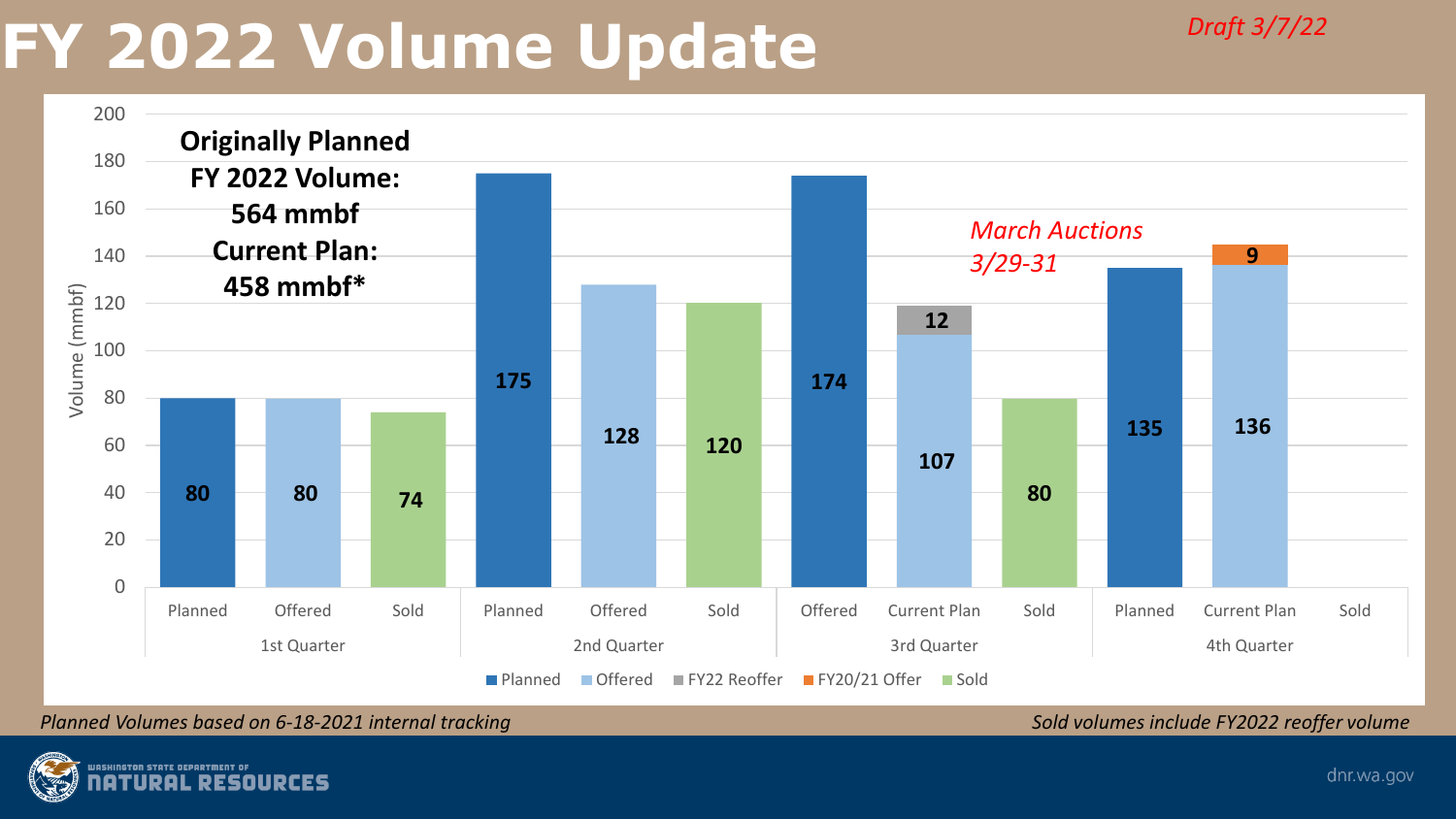## **FY 2022 Volume Update**

*Draft 3/7/22*



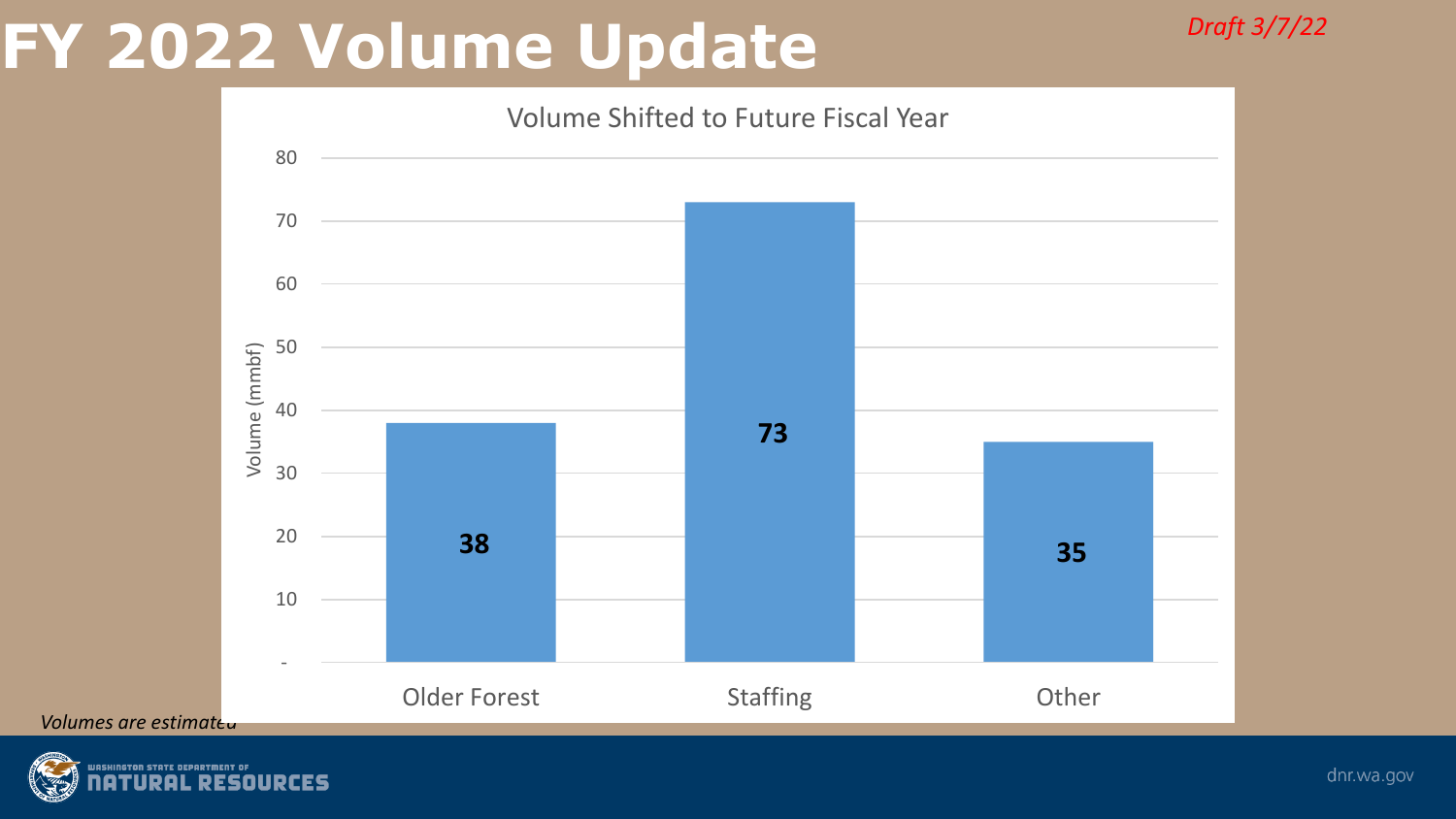## **Fiscal Year 2022** *Draft 3/7/22*



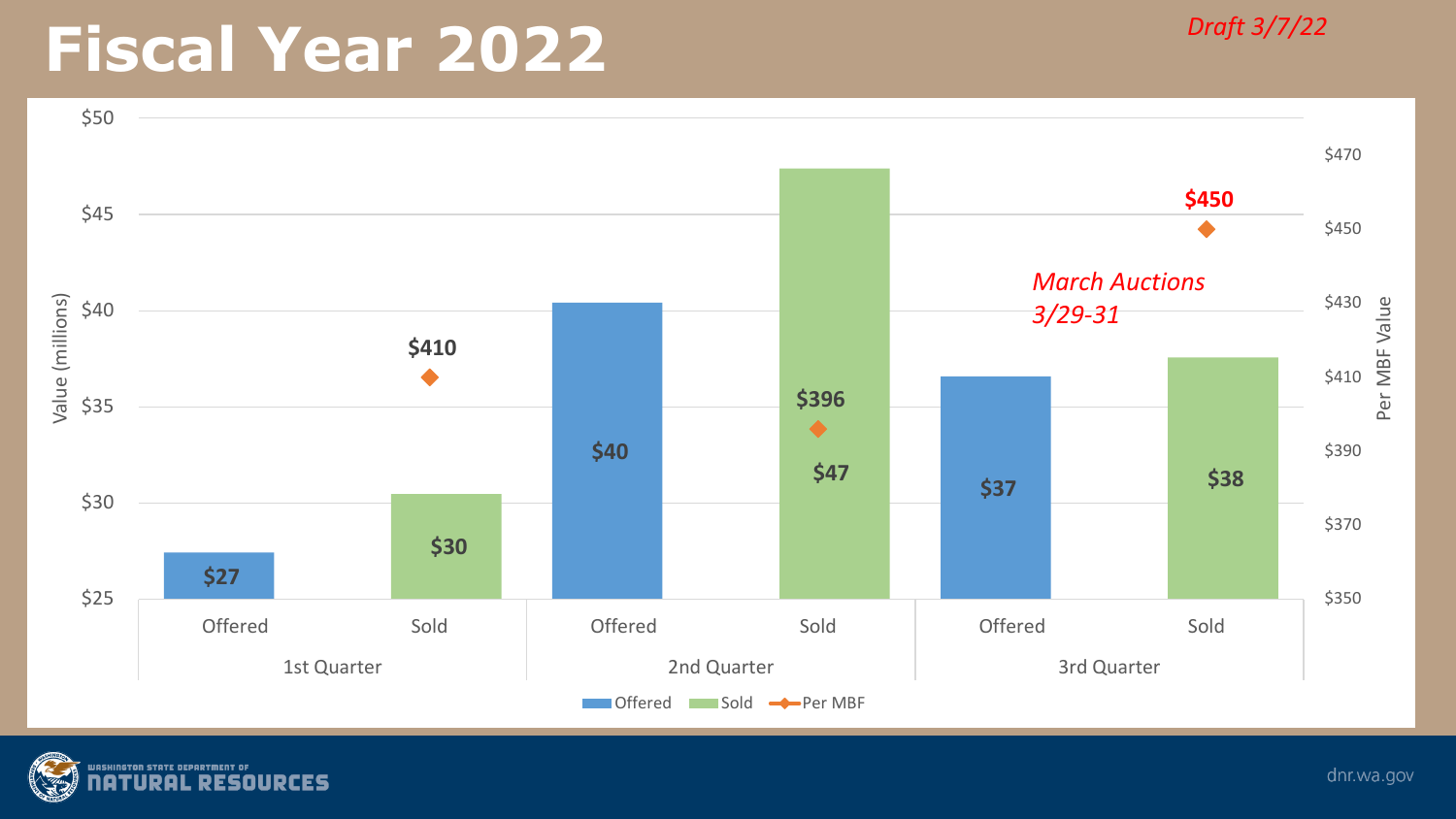### **Current Proposed Sales** *Draft 3/7/22*

## **Total Proposal**

- **13 sales**
- 65.0 mmbf
- $\overline{\bullet}$  \$X million\*

*Appraisals 3/31*

 $\sqrt{3}$  \$X/mbf\*

\*Delivered values

Recommend all sales be approved for auction